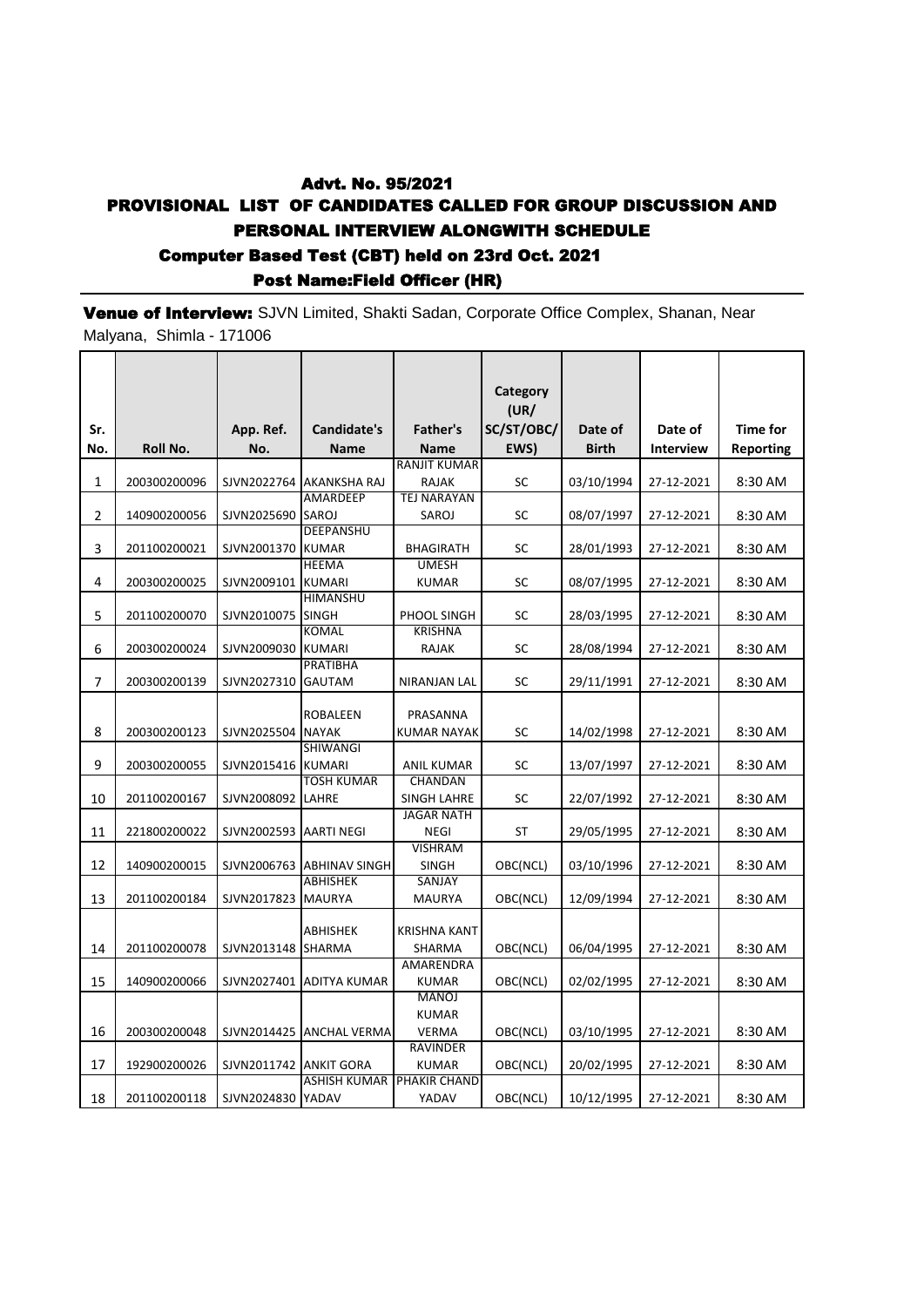| <b>BIKASH KUMAR</b><br>PRASAD<br>19<br>201100200096<br>SJVN2020913 SAHOO<br>OBC(NCL)<br>26/04/1995<br>SAHOO<br>28-12-2021<br>8:30 AM<br>CHANDAN<br><b>BISHUNDEO</b><br>20<br>201100200121<br><b>KUMAR</b><br>01/03/1994<br>SJVN2025216<br>SHARMA<br>OBC(NCL)<br>28-12-2021<br>8:30 AM<br>DHARMENDRA<br>192900200039<br>SJVN2019926 HUNNY YADAV<br><b>KUMAR YADAV</b><br>21/08/1996<br>21<br>OBC(NCL)<br>28-12-2021<br>8:30 AM<br><b>JAYA PRAKASH</b><br><b>JAGANNATH</b><br>22<br>SJVN2006828 MUDULI<br><b>MUDULI</b><br>05/08/1997<br>201100200054<br>OBC(NCL)<br>28-12-2021<br>8:30 AM<br>KONATHALA<br>GANESWARA<br><b>KONATHALA</b><br>201100200035<br>SJVN2004084<br><b>GUNA SEKHAR</b><br><b>RAO</b><br>OBC(NCL)<br>04/05/1995<br>23<br>28-12-2021<br>8:30 AM<br><b>KRISHNA</b><br><b>BRINDABAN</b><br>24<br>201100200106<br><b>KUMAR OMER</b><br>LAL OMER<br>OBC(NCL)<br>25/12/1995<br>28-12-2021<br>SJVN2024051<br>8:30 AM<br><b>KUNDAN</b><br>25<br>201100200218<br>SJVN2027704 KUMAR<br>PARDEEP SAH<br>OBC(NCL)<br>16/09/1997<br>28-12-2021<br>8:30 AM<br><b>RAJKUMAR</b><br><b>GUPTA</b><br>23/09/1995<br>26<br>140900200034<br>SJVN2016543<br><b>MUKUL GUPTA</b><br>OBC(NCL)<br>28-12-2021<br>8:30 AM<br>27<br>201100200027<br>SJVN2003469<br>NEERAJ KUMAR<br><b>VINOD KUMAR</b><br>OBC(NCL)<br>01/08/1992<br>28-12-2021<br>8:30 AM<br>PANKAJ KUMAR<br><b>LAL CHAND</b><br>28<br>192900200010<br>SJVN2005321<br>YADAV<br>YADAV<br>OBC(NCL)<br>07/03/1993<br>28-12-2021<br>8:30 AM<br>PRAVESH<br><b>KISHORI</b><br>29<br>200300200022<br>04/04/1997<br>SJVN2008408<br><b>KUMARI</b><br>SHARAN<br>OBC(NCL)<br>28-12-2021<br>8:30 AM<br>NARENDRA<br>191400200093<br>SJVN2029467<br>PRASAD<br>04/01/1993<br>28-12-2021<br>30<br>PRIYA RANJAN<br>OBC(NCL)<br>8:30 AM<br><b>KRISHNA</b><br>RAJNISH<br>31<br>SJVN2005166 KUMAR<br><b>KUMAR</b><br>201100200162<br>OBC(NCL)<br>20/10/1989<br>28-12-2021<br>8:30 AM<br><b>MUKESH</b><br>32<br>140900200049<br>SJVN2023285<br><b>RAJU KUMAR</b><br>YADAV<br>OBC(NCL)<br>25/11/1997<br>28-12-2021<br>8:30 AM<br><b>RATIKANTA</b><br>RAGHUNATH<br>33<br>201100200216<br>SJVN2027242<br><b>BEHERA</b><br>27/05/1992<br>BEHERA<br>OBC(NCL)<br>28-12-2021<br>8:30 AM<br>SHUBHAM<br><b>JAGNARAYAN</b><br>34<br>140900200031<br><b>SINGH</b><br><b>SINGH</b><br>07/08/1995<br>28-12-2021<br>8:30 AM<br>SJVN2015467<br>OBC(NCL)<br>SUBHADARSAN<br><b>SARAT KUMAR</b><br>35<br>201100200119<br>SJVN2025004<br><b>SAHOO</b><br>SAHOO<br>13/03/1997<br>28-12-2021<br>OBC(NCL)<br>8:30 AM<br><b>SUBHASHINEE</b><br>200300200149<br>36<br>SJVN2027840 DAS<br>NIRANJAN DAS<br>OBC(NCL)<br>10/05/1998<br>28-12-2021<br>8:30 AM<br>NARESH<br><b>SUBRATA</b><br><b>CHANDRA</b><br>37<br>SJVN2028019 KUMAR SAHOO<br>20/05/1997<br>29-12-2021<br>201100200138<br>SAHOO<br>OBC(NCL)<br>8:30 AM<br><b>SUNIL KUMAR</b><br>38<br><b>GUPTA</b><br>OBC(NCL)<br>29/11/1995<br>140900200040<br>SJVN2018531 SUHANI SAGAR<br>29-12-2021<br>8:30 AM<br><b>DUSHYANT</b><br>39<br>200300200027<br>SJVN2010538 SUPRIYA SINGH<br>25/07/1996<br>29-12-2021<br><b>SINGH</b><br>OBC(NCL)<br>8:30 AM<br><b>UPENDRA</b><br><b>RABINDRA</b><br>40<br>201100200220<br>SJVN2028022 SAHOO<br>05/05/1996<br>29-12-2021<br>SAHOO<br>OBC(NCL)<br>8:30 AM<br>LAXMI<br>41<br>17/11/1996<br>192900200028<br>SJVN2012468 VAISHNAVI<br><b>NARAYAN PAL</b><br>OBC(NCL)<br>29-12-2021<br>8:30 AM<br><b>AANSHIK</b><br>42<br>EWS<br>12/01/1994<br>221800200089<br>SJVN2014820 SHARMA<br><b>SUNIL SHARMA</b><br>29-12-2021<br>8:30 AM<br>MANOJ<br>ABHISHEK<br><b>KUMAR</b><br>43<br>201100200089<br>SJVN2017580<br><b>CHOUDHARY</b><br>EWS<br>02/02/1996<br>29-12-2021<br>8:30 AM<br>CHOUDHARY<br>AVINASH<br>44<br>221800200168<br><b>THAKUR</b><br>14/01/1996<br>SJVN2024586<br><b>HAMIR SINGH</b><br>EWS<br>29-12-2021<br>8:30 AM<br><b>BINDUSHREE</b><br><b>AJAY KUMAR</b><br>45<br>200300200047<br>SJVN2014104 MUDULI<br><b>MUDULI</b><br>EWS<br>06/07/1994<br>29-12-2021<br>8:30 AM |  |  | <b>BISHNU</b> |  |  |
|------------------------------------------------------------------------------------------------------------------------------------------------------------------------------------------------------------------------------------------------------------------------------------------------------------------------------------------------------------------------------------------------------------------------------------------------------------------------------------------------------------------------------------------------------------------------------------------------------------------------------------------------------------------------------------------------------------------------------------------------------------------------------------------------------------------------------------------------------------------------------------------------------------------------------------------------------------------------------------------------------------------------------------------------------------------------------------------------------------------------------------------------------------------------------------------------------------------------------------------------------------------------------------------------------------------------------------------------------------------------------------------------------------------------------------------------------------------------------------------------------------------------------------------------------------------------------------------------------------------------------------------------------------------------------------------------------------------------------------------------------------------------------------------------------------------------------------------------------------------------------------------------------------------------------------------------------------------------------------------------------------------------------------------------------------------------------------------------------------------------------------------------------------------------------------------------------------------------------------------------------------------------------------------------------------------------------------------------------------------------------------------------------------------------------------------------------------------------------------------------------------------------------------------------------------------------------------------------------------------------------------------------------------------------------------------------------------------------------------------------------------------------------------------------------------------------------------------------------------------------------------------------------------------------------------------------------------------------------------------------------------------------------------------------------------------------------------------------------------------------------------------------------------------------------------------------------------------------------------------------------------------------------------------------------------------------------------------------------------------------------------------------------------------------------------------------------------------------------------------------------------------------------------------------------------------------------------------------------------------------------------------------------------------------------------------------------------------------------------------------------------------------------------------------------------------------------------------------------------------------------------------------------------------------------------------------------------------------------------|--|--|---------------|--|--|
|                                                                                                                                                                                                                                                                                                                                                                                                                                                                                                                                                                                                                                                                                                                                                                                                                                                                                                                                                                                                                                                                                                                                                                                                                                                                                                                                                                                                                                                                                                                                                                                                                                                                                                                                                                                                                                                                                                                                                                                                                                                                                                                                                                                                                                                                                                                                                                                                                                                                                                                                                                                                                                                                                                                                                                                                                                                                                                                                                                                                                                                                                                                                                                                                                                                                                                                                                                                                                                                                                                                                                                                                                                                                                                                                                                                                                                                                                                                                                                                    |  |  |               |  |  |
|                                                                                                                                                                                                                                                                                                                                                                                                                                                                                                                                                                                                                                                                                                                                                                                                                                                                                                                                                                                                                                                                                                                                                                                                                                                                                                                                                                                                                                                                                                                                                                                                                                                                                                                                                                                                                                                                                                                                                                                                                                                                                                                                                                                                                                                                                                                                                                                                                                                                                                                                                                                                                                                                                                                                                                                                                                                                                                                                                                                                                                                                                                                                                                                                                                                                                                                                                                                                                                                                                                                                                                                                                                                                                                                                                                                                                                                                                                                                                                                    |  |  |               |  |  |
|                                                                                                                                                                                                                                                                                                                                                                                                                                                                                                                                                                                                                                                                                                                                                                                                                                                                                                                                                                                                                                                                                                                                                                                                                                                                                                                                                                                                                                                                                                                                                                                                                                                                                                                                                                                                                                                                                                                                                                                                                                                                                                                                                                                                                                                                                                                                                                                                                                                                                                                                                                                                                                                                                                                                                                                                                                                                                                                                                                                                                                                                                                                                                                                                                                                                                                                                                                                                                                                                                                                                                                                                                                                                                                                                                                                                                                                                                                                                                                                    |  |  |               |  |  |
|                                                                                                                                                                                                                                                                                                                                                                                                                                                                                                                                                                                                                                                                                                                                                                                                                                                                                                                                                                                                                                                                                                                                                                                                                                                                                                                                                                                                                                                                                                                                                                                                                                                                                                                                                                                                                                                                                                                                                                                                                                                                                                                                                                                                                                                                                                                                                                                                                                                                                                                                                                                                                                                                                                                                                                                                                                                                                                                                                                                                                                                                                                                                                                                                                                                                                                                                                                                                                                                                                                                                                                                                                                                                                                                                                                                                                                                                                                                                                                                    |  |  |               |  |  |
|                                                                                                                                                                                                                                                                                                                                                                                                                                                                                                                                                                                                                                                                                                                                                                                                                                                                                                                                                                                                                                                                                                                                                                                                                                                                                                                                                                                                                                                                                                                                                                                                                                                                                                                                                                                                                                                                                                                                                                                                                                                                                                                                                                                                                                                                                                                                                                                                                                                                                                                                                                                                                                                                                                                                                                                                                                                                                                                                                                                                                                                                                                                                                                                                                                                                                                                                                                                                                                                                                                                                                                                                                                                                                                                                                                                                                                                                                                                                                                                    |  |  |               |  |  |
|                                                                                                                                                                                                                                                                                                                                                                                                                                                                                                                                                                                                                                                                                                                                                                                                                                                                                                                                                                                                                                                                                                                                                                                                                                                                                                                                                                                                                                                                                                                                                                                                                                                                                                                                                                                                                                                                                                                                                                                                                                                                                                                                                                                                                                                                                                                                                                                                                                                                                                                                                                                                                                                                                                                                                                                                                                                                                                                                                                                                                                                                                                                                                                                                                                                                                                                                                                                                                                                                                                                                                                                                                                                                                                                                                                                                                                                                                                                                                                                    |  |  |               |  |  |
|                                                                                                                                                                                                                                                                                                                                                                                                                                                                                                                                                                                                                                                                                                                                                                                                                                                                                                                                                                                                                                                                                                                                                                                                                                                                                                                                                                                                                                                                                                                                                                                                                                                                                                                                                                                                                                                                                                                                                                                                                                                                                                                                                                                                                                                                                                                                                                                                                                                                                                                                                                                                                                                                                                                                                                                                                                                                                                                                                                                                                                                                                                                                                                                                                                                                                                                                                                                                                                                                                                                                                                                                                                                                                                                                                                                                                                                                                                                                                                                    |  |  |               |  |  |
|                                                                                                                                                                                                                                                                                                                                                                                                                                                                                                                                                                                                                                                                                                                                                                                                                                                                                                                                                                                                                                                                                                                                                                                                                                                                                                                                                                                                                                                                                                                                                                                                                                                                                                                                                                                                                                                                                                                                                                                                                                                                                                                                                                                                                                                                                                                                                                                                                                                                                                                                                                                                                                                                                                                                                                                                                                                                                                                                                                                                                                                                                                                                                                                                                                                                                                                                                                                                                                                                                                                                                                                                                                                                                                                                                                                                                                                                                                                                                                                    |  |  |               |  |  |
|                                                                                                                                                                                                                                                                                                                                                                                                                                                                                                                                                                                                                                                                                                                                                                                                                                                                                                                                                                                                                                                                                                                                                                                                                                                                                                                                                                                                                                                                                                                                                                                                                                                                                                                                                                                                                                                                                                                                                                                                                                                                                                                                                                                                                                                                                                                                                                                                                                                                                                                                                                                                                                                                                                                                                                                                                                                                                                                                                                                                                                                                                                                                                                                                                                                                                                                                                                                                                                                                                                                                                                                                                                                                                                                                                                                                                                                                                                                                                                                    |  |  |               |  |  |
|                                                                                                                                                                                                                                                                                                                                                                                                                                                                                                                                                                                                                                                                                                                                                                                                                                                                                                                                                                                                                                                                                                                                                                                                                                                                                                                                                                                                                                                                                                                                                                                                                                                                                                                                                                                                                                                                                                                                                                                                                                                                                                                                                                                                                                                                                                                                                                                                                                                                                                                                                                                                                                                                                                                                                                                                                                                                                                                                                                                                                                                                                                                                                                                                                                                                                                                                                                                                                                                                                                                                                                                                                                                                                                                                                                                                                                                                                                                                                                                    |  |  |               |  |  |
|                                                                                                                                                                                                                                                                                                                                                                                                                                                                                                                                                                                                                                                                                                                                                                                                                                                                                                                                                                                                                                                                                                                                                                                                                                                                                                                                                                                                                                                                                                                                                                                                                                                                                                                                                                                                                                                                                                                                                                                                                                                                                                                                                                                                                                                                                                                                                                                                                                                                                                                                                                                                                                                                                                                                                                                                                                                                                                                                                                                                                                                                                                                                                                                                                                                                                                                                                                                                                                                                                                                                                                                                                                                                                                                                                                                                                                                                                                                                                                                    |  |  |               |  |  |
|                                                                                                                                                                                                                                                                                                                                                                                                                                                                                                                                                                                                                                                                                                                                                                                                                                                                                                                                                                                                                                                                                                                                                                                                                                                                                                                                                                                                                                                                                                                                                                                                                                                                                                                                                                                                                                                                                                                                                                                                                                                                                                                                                                                                                                                                                                                                                                                                                                                                                                                                                                                                                                                                                                                                                                                                                                                                                                                                                                                                                                                                                                                                                                                                                                                                                                                                                                                                                                                                                                                                                                                                                                                                                                                                                                                                                                                                                                                                                                                    |  |  |               |  |  |
|                                                                                                                                                                                                                                                                                                                                                                                                                                                                                                                                                                                                                                                                                                                                                                                                                                                                                                                                                                                                                                                                                                                                                                                                                                                                                                                                                                                                                                                                                                                                                                                                                                                                                                                                                                                                                                                                                                                                                                                                                                                                                                                                                                                                                                                                                                                                                                                                                                                                                                                                                                                                                                                                                                                                                                                                                                                                                                                                                                                                                                                                                                                                                                                                                                                                                                                                                                                                                                                                                                                                                                                                                                                                                                                                                                                                                                                                                                                                                                                    |  |  |               |  |  |
|                                                                                                                                                                                                                                                                                                                                                                                                                                                                                                                                                                                                                                                                                                                                                                                                                                                                                                                                                                                                                                                                                                                                                                                                                                                                                                                                                                                                                                                                                                                                                                                                                                                                                                                                                                                                                                                                                                                                                                                                                                                                                                                                                                                                                                                                                                                                                                                                                                                                                                                                                                                                                                                                                                                                                                                                                                                                                                                                                                                                                                                                                                                                                                                                                                                                                                                                                                                                                                                                                                                                                                                                                                                                                                                                                                                                                                                                                                                                                                                    |  |  |               |  |  |
|                                                                                                                                                                                                                                                                                                                                                                                                                                                                                                                                                                                                                                                                                                                                                                                                                                                                                                                                                                                                                                                                                                                                                                                                                                                                                                                                                                                                                                                                                                                                                                                                                                                                                                                                                                                                                                                                                                                                                                                                                                                                                                                                                                                                                                                                                                                                                                                                                                                                                                                                                                                                                                                                                                                                                                                                                                                                                                                                                                                                                                                                                                                                                                                                                                                                                                                                                                                                                                                                                                                                                                                                                                                                                                                                                                                                                                                                                                                                                                                    |  |  |               |  |  |
|                                                                                                                                                                                                                                                                                                                                                                                                                                                                                                                                                                                                                                                                                                                                                                                                                                                                                                                                                                                                                                                                                                                                                                                                                                                                                                                                                                                                                                                                                                                                                                                                                                                                                                                                                                                                                                                                                                                                                                                                                                                                                                                                                                                                                                                                                                                                                                                                                                                                                                                                                                                                                                                                                                                                                                                                                                                                                                                                                                                                                                                                                                                                                                                                                                                                                                                                                                                                                                                                                                                                                                                                                                                                                                                                                                                                                                                                                                                                                                                    |  |  |               |  |  |
|                                                                                                                                                                                                                                                                                                                                                                                                                                                                                                                                                                                                                                                                                                                                                                                                                                                                                                                                                                                                                                                                                                                                                                                                                                                                                                                                                                                                                                                                                                                                                                                                                                                                                                                                                                                                                                                                                                                                                                                                                                                                                                                                                                                                                                                                                                                                                                                                                                                                                                                                                                                                                                                                                                                                                                                                                                                                                                                                                                                                                                                                                                                                                                                                                                                                                                                                                                                                                                                                                                                                                                                                                                                                                                                                                                                                                                                                                                                                                                                    |  |  |               |  |  |
|                                                                                                                                                                                                                                                                                                                                                                                                                                                                                                                                                                                                                                                                                                                                                                                                                                                                                                                                                                                                                                                                                                                                                                                                                                                                                                                                                                                                                                                                                                                                                                                                                                                                                                                                                                                                                                                                                                                                                                                                                                                                                                                                                                                                                                                                                                                                                                                                                                                                                                                                                                                                                                                                                                                                                                                                                                                                                                                                                                                                                                                                                                                                                                                                                                                                                                                                                                                                                                                                                                                                                                                                                                                                                                                                                                                                                                                                                                                                                                                    |  |  |               |  |  |
|                                                                                                                                                                                                                                                                                                                                                                                                                                                                                                                                                                                                                                                                                                                                                                                                                                                                                                                                                                                                                                                                                                                                                                                                                                                                                                                                                                                                                                                                                                                                                                                                                                                                                                                                                                                                                                                                                                                                                                                                                                                                                                                                                                                                                                                                                                                                                                                                                                                                                                                                                                                                                                                                                                                                                                                                                                                                                                                                                                                                                                                                                                                                                                                                                                                                                                                                                                                                                                                                                                                                                                                                                                                                                                                                                                                                                                                                                                                                                                                    |  |  |               |  |  |
|                                                                                                                                                                                                                                                                                                                                                                                                                                                                                                                                                                                                                                                                                                                                                                                                                                                                                                                                                                                                                                                                                                                                                                                                                                                                                                                                                                                                                                                                                                                                                                                                                                                                                                                                                                                                                                                                                                                                                                                                                                                                                                                                                                                                                                                                                                                                                                                                                                                                                                                                                                                                                                                                                                                                                                                                                                                                                                                                                                                                                                                                                                                                                                                                                                                                                                                                                                                                                                                                                                                                                                                                                                                                                                                                                                                                                                                                                                                                                                                    |  |  |               |  |  |
|                                                                                                                                                                                                                                                                                                                                                                                                                                                                                                                                                                                                                                                                                                                                                                                                                                                                                                                                                                                                                                                                                                                                                                                                                                                                                                                                                                                                                                                                                                                                                                                                                                                                                                                                                                                                                                                                                                                                                                                                                                                                                                                                                                                                                                                                                                                                                                                                                                                                                                                                                                                                                                                                                                                                                                                                                                                                                                                                                                                                                                                                                                                                                                                                                                                                                                                                                                                                                                                                                                                                                                                                                                                                                                                                                                                                                                                                                                                                                                                    |  |  |               |  |  |
|                                                                                                                                                                                                                                                                                                                                                                                                                                                                                                                                                                                                                                                                                                                                                                                                                                                                                                                                                                                                                                                                                                                                                                                                                                                                                                                                                                                                                                                                                                                                                                                                                                                                                                                                                                                                                                                                                                                                                                                                                                                                                                                                                                                                                                                                                                                                                                                                                                                                                                                                                                                                                                                                                                                                                                                                                                                                                                                                                                                                                                                                                                                                                                                                                                                                                                                                                                                                                                                                                                                                                                                                                                                                                                                                                                                                                                                                                                                                                                                    |  |  |               |  |  |
|                                                                                                                                                                                                                                                                                                                                                                                                                                                                                                                                                                                                                                                                                                                                                                                                                                                                                                                                                                                                                                                                                                                                                                                                                                                                                                                                                                                                                                                                                                                                                                                                                                                                                                                                                                                                                                                                                                                                                                                                                                                                                                                                                                                                                                                                                                                                                                                                                                                                                                                                                                                                                                                                                                                                                                                                                                                                                                                                                                                                                                                                                                                                                                                                                                                                                                                                                                                                                                                                                                                                                                                                                                                                                                                                                                                                                                                                                                                                                                                    |  |  |               |  |  |
|                                                                                                                                                                                                                                                                                                                                                                                                                                                                                                                                                                                                                                                                                                                                                                                                                                                                                                                                                                                                                                                                                                                                                                                                                                                                                                                                                                                                                                                                                                                                                                                                                                                                                                                                                                                                                                                                                                                                                                                                                                                                                                                                                                                                                                                                                                                                                                                                                                                                                                                                                                                                                                                                                                                                                                                                                                                                                                                                                                                                                                                                                                                                                                                                                                                                                                                                                                                                                                                                                                                                                                                                                                                                                                                                                                                                                                                                                                                                                                                    |  |  |               |  |  |
|                                                                                                                                                                                                                                                                                                                                                                                                                                                                                                                                                                                                                                                                                                                                                                                                                                                                                                                                                                                                                                                                                                                                                                                                                                                                                                                                                                                                                                                                                                                                                                                                                                                                                                                                                                                                                                                                                                                                                                                                                                                                                                                                                                                                                                                                                                                                                                                                                                                                                                                                                                                                                                                                                                                                                                                                                                                                                                                                                                                                                                                                                                                                                                                                                                                                                                                                                                                                                                                                                                                                                                                                                                                                                                                                                                                                                                                                                                                                                                                    |  |  |               |  |  |
|                                                                                                                                                                                                                                                                                                                                                                                                                                                                                                                                                                                                                                                                                                                                                                                                                                                                                                                                                                                                                                                                                                                                                                                                                                                                                                                                                                                                                                                                                                                                                                                                                                                                                                                                                                                                                                                                                                                                                                                                                                                                                                                                                                                                                                                                                                                                                                                                                                                                                                                                                                                                                                                                                                                                                                                                                                                                                                                                                                                                                                                                                                                                                                                                                                                                                                                                                                                                                                                                                                                                                                                                                                                                                                                                                                                                                                                                                                                                                                                    |  |  |               |  |  |
|                                                                                                                                                                                                                                                                                                                                                                                                                                                                                                                                                                                                                                                                                                                                                                                                                                                                                                                                                                                                                                                                                                                                                                                                                                                                                                                                                                                                                                                                                                                                                                                                                                                                                                                                                                                                                                                                                                                                                                                                                                                                                                                                                                                                                                                                                                                                                                                                                                                                                                                                                                                                                                                                                                                                                                                                                                                                                                                                                                                                                                                                                                                                                                                                                                                                                                                                                                                                                                                                                                                                                                                                                                                                                                                                                                                                                                                                                                                                                                                    |  |  |               |  |  |
|                                                                                                                                                                                                                                                                                                                                                                                                                                                                                                                                                                                                                                                                                                                                                                                                                                                                                                                                                                                                                                                                                                                                                                                                                                                                                                                                                                                                                                                                                                                                                                                                                                                                                                                                                                                                                                                                                                                                                                                                                                                                                                                                                                                                                                                                                                                                                                                                                                                                                                                                                                                                                                                                                                                                                                                                                                                                                                                                                                                                                                                                                                                                                                                                                                                                                                                                                                                                                                                                                                                                                                                                                                                                                                                                                                                                                                                                                                                                                                                    |  |  |               |  |  |
|                                                                                                                                                                                                                                                                                                                                                                                                                                                                                                                                                                                                                                                                                                                                                                                                                                                                                                                                                                                                                                                                                                                                                                                                                                                                                                                                                                                                                                                                                                                                                                                                                                                                                                                                                                                                                                                                                                                                                                                                                                                                                                                                                                                                                                                                                                                                                                                                                                                                                                                                                                                                                                                                                                                                                                                                                                                                                                                                                                                                                                                                                                                                                                                                                                                                                                                                                                                                                                                                                                                                                                                                                                                                                                                                                                                                                                                                                                                                                                                    |  |  |               |  |  |
|                                                                                                                                                                                                                                                                                                                                                                                                                                                                                                                                                                                                                                                                                                                                                                                                                                                                                                                                                                                                                                                                                                                                                                                                                                                                                                                                                                                                                                                                                                                                                                                                                                                                                                                                                                                                                                                                                                                                                                                                                                                                                                                                                                                                                                                                                                                                                                                                                                                                                                                                                                                                                                                                                                                                                                                                                                                                                                                                                                                                                                                                                                                                                                                                                                                                                                                                                                                                                                                                                                                                                                                                                                                                                                                                                                                                                                                                                                                                                                                    |  |  |               |  |  |
|                                                                                                                                                                                                                                                                                                                                                                                                                                                                                                                                                                                                                                                                                                                                                                                                                                                                                                                                                                                                                                                                                                                                                                                                                                                                                                                                                                                                                                                                                                                                                                                                                                                                                                                                                                                                                                                                                                                                                                                                                                                                                                                                                                                                                                                                                                                                                                                                                                                                                                                                                                                                                                                                                                                                                                                                                                                                                                                                                                                                                                                                                                                                                                                                                                                                                                                                                                                                                                                                                                                                                                                                                                                                                                                                                                                                                                                                                                                                                                                    |  |  |               |  |  |
|                                                                                                                                                                                                                                                                                                                                                                                                                                                                                                                                                                                                                                                                                                                                                                                                                                                                                                                                                                                                                                                                                                                                                                                                                                                                                                                                                                                                                                                                                                                                                                                                                                                                                                                                                                                                                                                                                                                                                                                                                                                                                                                                                                                                                                                                                                                                                                                                                                                                                                                                                                                                                                                                                                                                                                                                                                                                                                                                                                                                                                                                                                                                                                                                                                                                                                                                                                                                                                                                                                                                                                                                                                                                                                                                                                                                                                                                                                                                                                                    |  |  |               |  |  |
|                                                                                                                                                                                                                                                                                                                                                                                                                                                                                                                                                                                                                                                                                                                                                                                                                                                                                                                                                                                                                                                                                                                                                                                                                                                                                                                                                                                                                                                                                                                                                                                                                                                                                                                                                                                                                                                                                                                                                                                                                                                                                                                                                                                                                                                                                                                                                                                                                                                                                                                                                                                                                                                                                                                                                                                                                                                                                                                                                                                                                                                                                                                                                                                                                                                                                                                                                                                                                                                                                                                                                                                                                                                                                                                                                                                                                                                                                                                                                                                    |  |  |               |  |  |
|                                                                                                                                                                                                                                                                                                                                                                                                                                                                                                                                                                                                                                                                                                                                                                                                                                                                                                                                                                                                                                                                                                                                                                                                                                                                                                                                                                                                                                                                                                                                                                                                                                                                                                                                                                                                                                                                                                                                                                                                                                                                                                                                                                                                                                                                                                                                                                                                                                                                                                                                                                                                                                                                                                                                                                                                                                                                                                                                                                                                                                                                                                                                                                                                                                                                                                                                                                                                                                                                                                                                                                                                                                                                                                                                                                                                                                                                                                                                                                                    |  |  |               |  |  |
|                                                                                                                                                                                                                                                                                                                                                                                                                                                                                                                                                                                                                                                                                                                                                                                                                                                                                                                                                                                                                                                                                                                                                                                                                                                                                                                                                                                                                                                                                                                                                                                                                                                                                                                                                                                                                                                                                                                                                                                                                                                                                                                                                                                                                                                                                                                                                                                                                                                                                                                                                                                                                                                                                                                                                                                                                                                                                                                                                                                                                                                                                                                                                                                                                                                                                                                                                                                                                                                                                                                                                                                                                                                                                                                                                                                                                                                                                                                                                                                    |  |  |               |  |  |
|                                                                                                                                                                                                                                                                                                                                                                                                                                                                                                                                                                                                                                                                                                                                                                                                                                                                                                                                                                                                                                                                                                                                                                                                                                                                                                                                                                                                                                                                                                                                                                                                                                                                                                                                                                                                                                                                                                                                                                                                                                                                                                                                                                                                                                                                                                                                                                                                                                                                                                                                                                                                                                                                                                                                                                                                                                                                                                                                                                                                                                                                                                                                                                                                                                                                                                                                                                                                                                                                                                                                                                                                                                                                                                                                                                                                                                                                                                                                                                                    |  |  |               |  |  |
|                                                                                                                                                                                                                                                                                                                                                                                                                                                                                                                                                                                                                                                                                                                                                                                                                                                                                                                                                                                                                                                                                                                                                                                                                                                                                                                                                                                                                                                                                                                                                                                                                                                                                                                                                                                                                                                                                                                                                                                                                                                                                                                                                                                                                                                                                                                                                                                                                                                                                                                                                                                                                                                                                                                                                                                                                                                                                                                                                                                                                                                                                                                                                                                                                                                                                                                                                                                                                                                                                                                                                                                                                                                                                                                                                                                                                                                                                                                                                                                    |  |  |               |  |  |
|                                                                                                                                                                                                                                                                                                                                                                                                                                                                                                                                                                                                                                                                                                                                                                                                                                                                                                                                                                                                                                                                                                                                                                                                                                                                                                                                                                                                                                                                                                                                                                                                                                                                                                                                                                                                                                                                                                                                                                                                                                                                                                                                                                                                                                                                                                                                                                                                                                                                                                                                                                                                                                                                                                                                                                                                                                                                                                                                                                                                                                                                                                                                                                                                                                                                                                                                                                                                                                                                                                                                                                                                                                                                                                                                                                                                                                                                                                                                                                                    |  |  |               |  |  |
|                                                                                                                                                                                                                                                                                                                                                                                                                                                                                                                                                                                                                                                                                                                                                                                                                                                                                                                                                                                                                                                                                                                                                                                                                                                                                                                                                                                                                                                                                                                                                                                                                                                                                                                                                                                                                                                                                                                                                                                                                                                                                                                                                                                                                                                                                                                                                                                                                                                                                                                                                                                                                                                                                                                                                                                                                                                                                                                                                                                                                                                                                                                                                                                                                                                                                                                                                                                                                                                                                                                                                                                                                                                                                                                                                                                                                                                                                                                                                                                    |  |  |               |  |  |
|                                                                                                                                                                                                                                                                                                                                                                                                                                                                                                                                                                                                                                                                                                                                                                                                                                                                                                                                                                                                                                                                                                                                                                                                                                                                                                                                                                                                                                                                                                                                                                                                                                                                                                                                                                                                                                                                                                                                                                                                                                                                                                                                                                                                                                                                                                                                                                                                                                                                                                                                                                                                                                                                                                                                                                                                                                                                                                                                                                                                                                                                                                                                                                                                                                                                                                                                                                                                                                                                                                                                                                                                                                                                                                                                                                                                                                                                                                                                                                                    |  |  |               |  |  |
|                                                                                                                                                                                                                                                                                                                                                                                                                                                                                                                                                                                                                                                                                                                                                                                                                                                                                                                                                                                                                                                                                                                                                                                                                                                                                                                                                                                                                                                                                                                                                                                                                                                                                                                                                                                                                                                                                                                                                                                                                                                                                                                                                                                                                                                                                                                                                                                                                                                                                                                                                                                                                                                                                                                                                                                                                                                                                                                                                                                                                                                                                                                                                                                                                                                                                                                                                                                                                                                                                                                                                                                                                                                                                                                                                                                                                                                                                                                                                                                    |  |  |               |  |  |
|                                                                                                                                                                                                                                                                                                                                                                                                                                                                                                                                                                                                                                                                                                                                                                                                                                                                                                                                                                                                                                                                                                                                                                                                                                                                                                                                                                                                                                                                                                                                                                                                                                                                                                                                                                                                                                                                                                                                                                                                                                                                                                                                                                                                                                                                                                                                                                                                                                                                                                                                                                                                                                                                                                                                                                                                                                                                                                                                                                                                                                                                                                                                                                                                                                                                                                                                                                                                                                                                                                                                                                                                                                                                                                                                                                                                                                                                                                                                                                                    |  |  |               |  |  |
|                                                                                                                                                                                                                                                                                                                                                                                                                                                                                                                                                                                                                                                                                                                                                                                                                                                                                                                                                                                                                                                                                                                                                                                                                                                                                                                                                                                                                                                                                                                                                                                                                                                                                                                                                                                                                                                                                                                                                                                                                                                                                                                                                                                                                                                                                                                                                                                                                                                                                                                                                                                                                                                                                                                                                                                                                                                                                                                                                                                                                                                                                                                                                                                                                                                                                                                                                                                                                                                                                                                                                                                                                                                                                                                                                                                                                                                                                                                                                                                    |  |  |               |  |  |
|                                                                                                                                                                                                                                                                                                                                                                                                                                                                                                                                                                                                                                                                                                                                                                                                                                                                                                                                                                                                                                                                                                                                                                                                                                                                                                                                                                                                                                                                                                                                                                                                                                                                                                                                                                                                                                                                                                                                                                                                                                                                                                                                                                                                                                                                                                                                                                                                                                                                                                                                                                                                                                                                                                                                                                                                                                                                                                                                                                                                                                                                                                                                                                                                                                                                                                                                                                                                                                                                                                                                                                                                                                                                                                                                                                                                                                                                                                                                                                                    |  |  |               |  |  |
|                                                                                                                                                                                                                                                                                                                                                                                                                                                                                                                                                                                                                                                                                                                                                                                                                                                                                                                                                                                                                                                                                                                                                                                                                                                                                                                                                                                                                                                                                                                                                                                                                                                                                                                                                                                                                                                                                                                                                                                                                                                                                                                                                                                                                                                                                                                                                                                                                                                                                                                                                                                                                                                                                                                                                                                                                                                                                                                                                                                                                                                                                                                                                                                                                                                                                                                                                                                                                                                                                                                                                                                                                                                                                                                                                                                                                                                                                                                                                                                    |  |  |               |  |  |
|                                                                                                                                                                                                                                                                                                                                                                                                                                                                                                                                                                                                                                                                                                                                                                                                                                                                                                                                                                                                                                                                                                                                                                                                                                                                                                                                                                                                                                                                                                                                                                                                                                                                                                                                                                                                                                                                                                                                                                                                                                                                                                                                                                                                                                                                                                                                                                                                                                                                                                                                                                                                                                                                                                                                                                                                                                                                                                                                                                                                                                                                                                                                                                                                                                                                                                                                                                                                                                                                                                                                                                                                                                                                                                                                                                                                                                                                                                                                                                                    |  |  |               |  |  |
|                                                                                                                                                                                                                                                                                                                                                                                                                                                                                                                                                                                                                                                                                                                                                                                                                                                                                                                                                                                                                                                                                                                                                                                                                                                                                                                                                                                                                                                                                                                                                                                                                                                                                                                                                                                                                                                                                                                                                                                                                                                                                                                                                                                                                                                                                                                                                                                                                                                                                                                                                                                                                                                                                                                                                                                                                                                                                                                                                                                                                                                                                                                                                                                                                                                                                                                                                                                                                                                                                                                                                                                                                                                                                                                                                                                                                                                                                                                                                                                    |  |  |               |  |  |
|                                                                                                                                                                                                                                                                                                                                                                                                                                                                                                                                                                                                                                                                                                                                                                                                                                                                                                                                                                                                                                                                                                                                                                                                                                                                                                                                                                                                                                                                                                                                                                                                                                                                                                                                                                                                                                                                                                                                                                                                                                                                                                                                                                                                                                                                                                                                                                                                                                                                                                                                                                                                                                                                                                                                                                                                                                                                                                                                                                                                                                                                                                                                                                                                                                                                                                                                                                                                                                                                                                                                                                                                                                                                                                                                                                                                                                                                                                                                                                                    |  |  |               |  |  |
|                                                                                                                                                                                                                                                                                                                                                                                                                                                                                                                                                                                                                                                                                                                                                                                                                                                                                                                                                                                                                                                                                                                                                                                                                                                                                                                                                                                                                                                                                                                                                                                                                                                                                                                                                                                                                                                                                                                                                                                                                                                                                                                                                                                                                                                                                                                                                                                                                                                                                                                                                                                                                                                                                                                                                                                                                                                                                                                                                                                                                                                                                                                                                                                                                                                                                                                                                                                                                                                                                                                                                                                                                                                                                                                                                                                                                                                                                                                                                                                    |  |  |               |  |  |
|                                                                                                                                                                                                                                                                                                                                                                                                                                                                                                                                                                                                                                                                                                                                                                                                                                                                                                                                                                                                                                                                                                                                                                                                                                                                                                                                                                                                                                                                                                                                                                                                                                                                                                                                                                                                                                                                                                                                                                                                                                                                                                                                                                                                                                                                                                                                                                                                                                                                                                                                                                                                                                                                                                                                                                                                                                                                                                                                                                                                                                                                                                                                                                                                                                                                                                                                                                                                                                                                                                                                                                                                                                                                                                                                                                                                                                                                                                                                                                                    |  |  |               |  |  |
|                                                                                                                                                                                                                                                                                                                                                                                                                                                                                                                                                                                                                                                                                                                                                                                                                                                                                                                                                                                                                                                                                                                                                                                                                                                                                                                                                                                                                                                                                                                                                                                                                                                                                                                                                                                                                                                                                                                                                                                                                                                                                                                                                                                                                                                                                                                                                                                                                                                                                                                                                                                                                                                                                                                                                                                                                                                                                                                                                                                                                                                                                                                                                                                                                                                                                                                                                                                                                                                                                                                                                                                                                                                                                                                                                                                                                                                                                                                                                                                    |  |  |               |  |  |
|                                                                                                                                                                                                                                                                                                                                                                                                                                                                                                                                                                                                                                                                                                                                                                                                                                                                                                                                                                                                                                                                                                                                                                                                                                                                                                                                                                                                                                                                                                                                                                                                                                                                                                                                                                                                                                                                                                                                                                                                                                                                                                                                                                                                                                                                                                                                                                                                                                                                                                                                                                                                                                                                                                                                                                                                                                                                                                                                                                                                                                                                                                                                                                                                                                                                                                                                                                                                                                                                                                                                                                                                                                                                                                                                                                                                                                                                                                                                                                                    |  |  |               |  |  |
|                                                                                                                                                                                                                                                                                                                                                                                                                                                                                                                                                                                                                                                                                                                                                                                                                                                                                                                                                                                                                                                                                                                                                                                                                                                                                                                                                                                                                                                                                                                                                                                                                                                                                                                                                                                                                                                                                                                                                                                                                                                                                                                                                                                                                                                                                                                                                                                                                                                                                                                                                                                                                                                                                                                                                                                                                                                                                                                                                                                                                                                                                                                                                                                                                                                                                                                                                                                                                                                                                                                                                                                                                                                                                                                                                                                                                                                                                                                                                                                    |  |  |               |  |  |
|                                                                                                                                                                                                                                                                                                                                                                                                                                                                                                                                                                                                                                                                                                                                                                                                                                                                                                                                                                                                                                                                                                                                                                                                                                                                                                                                                                                                                                                                                                                                                                                                                                                                                                                                                                                                                                                                                                                                                                                                                                                                                                                                                                                                                                                                                                                                                                                                                                                                                                                                                                                                                                                                                                                                                                                                                                                                                                                                                                                                                                                                                                                                                                                                                                                                                                                                                                                                                                                                                                                                                                                                                                                                                                                                                                                                                                                                                                                                                                                    |  |  |               |  |  |
|                                                                                                                                                                                                                                                                                                                                                                                                                                                                                                                                                                                                                                                                                                                                                                                                                                                                                                                                                                                                                                                                                                                                                                                                                                                                                                                                                                                                                                                                                                                                                                                                                                                                                                                                                                                                                                                                                                                                                                                                                                                                                                                                                                                                                                                                                                                                                                                                                                                                                                                                                                                                                                                                                                                                                                                                                                                                                                                                                                                                                                                                                                                                                                                                                                                                                                                                                                                                                                                                                                                                                                                                                                                                                                                                                                                                                                                                                                                                                                                    |  |  |               |  |  |
|                                                                                                                                                                                                                                                                                                                                                                                                                                                                                                                                                                                                                                                                                                                                                                                                                                                                                                                                                                                                                                                                                                                                                                                                                                                                                                                                                                                                                                                                                                                                                                                                                                                                                                                                                                                                                                                                                                                                                                                                                                                                                                                                                                                                                                                                                                                                                                                                                                                                                                                                                                                                                                                                                                                                                                                                                                                                                                                                                                                                                                                                                                                                                                                                                                                                                                                                                                                                                                                                                                                                                                                                                                                                                                                                                                                                                                                                                                                                                                                    |  |  |               |  |  |
|                                                                                                                                                                                                                                                                                                                                                                                                                                                                                                                                                                                                                                                                                                                                                                                                                                                                                                                                                                                                                                                                                                                                                                                                                                                                                                                                                                                                                                                                                                                                                                                                                                                                                                                                                                                                                                                                                                                                                                                                                                                                                                                                                                                                                                                                                                                                                                                                                                                                                                                                                                                                                                                                                                                                                                                                                                                                                                                                                                                                                                                                                                                                                                                                                                                                                                                                                                                                                                                                                                                                                                                                                                                                                                                                                                                                                                                                                                                                                                                    |  |  |               |  |  |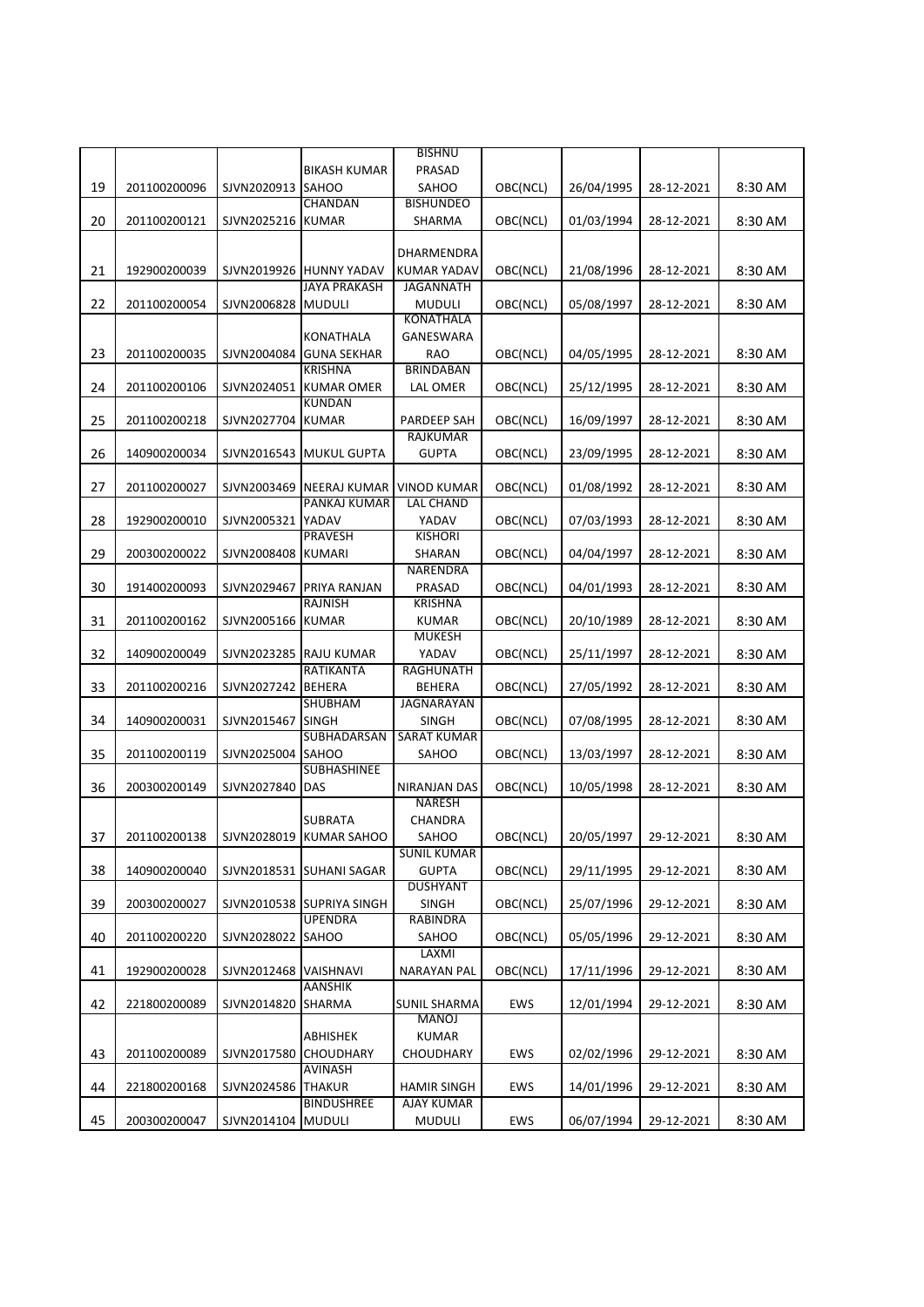|    |              |                         | <b>HARSHITA</b>          | CHANDRA              |            |            |            |         |
|----|--------------|-------------------------|--------------------------|----------------------|------------|------------|------------|---------|
| 46 | 200300200067 | SJVN2018478 HANS        |                          | <b>HANS KUMAR</b>    | <b>EWS</b> | 25/10/1995 | 29-12-2021 | 8:30 AM |
|    |              |                         |                          | SALEEM JAVED         |            |            |            |         |
| 47 | 140900200011 | SJVN2005340             | LAREB KHAN               | <b>KHAN</b>          | <b>EWS</b> | 29/10/1994 | 29-12-2021 | 8:30 AM |
|    |              |                         | <b>MANAS</b>             |                      |            |            |            |         |
|    |              |                         | RANJAN                   | <b>GOVINDA</b>       |            |            |            |         |
| 48 | 201100200221 | SJVN2028060             | PRADHAN                  | PRADHAN              | <b>EWS</b> | 04/05/1993 | 29-12-2021 | 8:30 AM |
|    |              |                         |                          | MOTI                 |            |            |            |         |
|    |              |                         |                          | <b>CHANDRA</b>       |            |            |            |         |
| 49 | 140900200007 | SJVN2003429             | <b>MRINAL GARG</b>       | <b>AGRAWAL</b>       | <b>EWS</b> | 11/10/1996 | 29-12-2021 | 8:30 AM |
|    |              |                         | NIGAMANANDA              |                      |            |            |            |         |
|    |              |                         | <b>DURGA SANKAR</b>      | RAMESH CH            |            |            |            |         |
| 50 | 201100200158 | SJVN2000775             | DASH                     | <b>DASH</b>          | <b>EWS</b> | 04/07/1994 | 29-12-2021 | 8:30 AM |
|    |              |                         | <b>SACHIN</b>            | <b>SANSAR</b>        |            |            |            |         |
| 51 | 192900200065 | SJVN2029037 BHANDRALIA  |                          | <b>CHAND</b>         | <b>EWS</b> | 19/01/1996 | 29-12-2021 | 8:30 AM |
|    |              |                         | <b>SAMBIT KUMAR</b>      | SANTOSH              |            |            |            |         |
| 52 | 201100200199 | SJVN2023885 BODE        |                          | <b>KUMAR BODE</b>    | EWS        | 16/05/1993 | 29-12-2021 | 8:30 AM |
|    |              |                         |                          |                      |            |            |            |         |
|    |              |                         | <b>SMRUTI</b>            | <b>SURENDRA</b>      |            |            |            |         |
| 53 | 201100200103 |                         | SJVN2023743 RANJAN SAHOO | <b>NATH SAHOO</b>    | <b>EWS</b> | 22/03/1995 | 29-12-2021 | 8:30 AM |
|    |              |                         |                          | <b>KANSHI RAM</b>    |            |            |            |         |
| 54 | 221800200142 | SJVN2021732             | <b>VIKRAM SINGH</b>      | <b>SINGH</b>         | <b>EWS</b> | 18/08/1996 | 29-12-2021 | 8:30 AM |
|    |              |                         |                          | <b>HASNAIN</b>       |            |            |            |         |
|    |              |                         |                          | SARWAR               |            |            |            |         |
| 55 | 201100200046 | SJVN2005339             | AAMIR USMANI             | <b>USMANI</b>        | UR         | 05/09/1996 | 30-12-2021 | 8:30 AM |
|    |              |                         |                          |                      |            |            |            |         |
| 56 | 201100200163 | SJVN2005341             | <b>AHMED REZA</b>        | <b>MD ILYAS</b>      | UR         | 30/10/1996 | 30-12-2021 | 8:30 AM |
|    |              |                         | <b>ALOK RANJAN</b>       | <b>VINOD KUMAR</b>   |            |            |            |         |
| 57 | 140900200047 | SJVN2022898 RAI         | ANUSHKA                  | RAI<br>SURENDRA      | UR         | 01/05/1994 | 30-12-2021 | 8:30 AM |
| 58 | 140900200025 |                         | SRIVASTAVA               |                      |            |            | 30-12-2021 |         |
|    |              | SJVN2013471             | CHANDRA                  | SRIVASTAVA<br>SANJAY | UR         | 10/12/1995 |            | 8:30 AM |
|    |              |                         | <b>MOHAN</b>             | <b>KUMAR</b>         |            |            |            |         |
| 59 | 201100200198 | SJVN2023509             | <b>CHAUDHARY</b>         | CHAUDHARY            | UR         | 06/09/1993 | 30-12-2021 | 8:30 AM |
|    |              |                         | <b>DEEPIKA</b>           |                      |            |            |            |         |
| 60 | 221800200009 | SJVN2000633             | <b>GANDHI</b>            | SUSHIL CHAND         | UR         | 22/10/1991 | 30-12-2021 | 8:30 AM |
|    |              |                         |                          |                      |            |            |            |         |
|    |              |                         |                          | SATISH CHAND         |            |            |            |         |
| 61 | 140900200067 |                         | SJVN2027628 KIRTI KATOCH | <b>KATOCH</b>        | UR         | 31/07/1993 | 30-12-2021 | 8:30 AM |
|    |              |                         | <b>KRISHNA KANT</b>      | <b>BASHIST MUNI</b>  |            |            |            |         |
| 62 | 201100200174 | SJVN2011851             | <b>DUBEY</b>             | <b>DUBEY</b>         | UR         | 22/07/1992 | 30-12-2021 | 8:30 AM |
|    |              |                         |                          | <b>SURYA</b>         |            |            |            |         |
|    |              |                         |                          | NARAYAN              |            |            |            |         |
| 63 | 200300200084 |                         | SJVN2021414 LIPSA SAHOO  | SAHOO                | UR         | 03/08/1996 | 30-12-2021 | 8:30 AM |
|    |              |                         |                          | <b>BHAKTA</b>        |            |            |            |         |
|    |              |                         | <b>MANASI</b>            | <b>BATSAL</b>        |            |            |            |         |
| 64 | 200300200110 | SJVN2024370 TRIPATHY    |                          | <b>TRIPATHY</b>      | UR         | 03/07/1996 | 30-12-2021 | 8:30 AM |
|    |              |                         | <b>MITALI</b>            | <b>GOPAL</b>         |            |            |            |         |
|    |              |                         | MADHUSMITA               | CHANDRA              |            |            |            |         |
| 65 | 200300200060 | SJVN2017168 PANDA       |                          | PANDA                | UR         | 12/06/1993 | 30-12-2021 | 8:30 AM |
|    |              |                         |                          |                      |            |            |            |         |
|    |              |                         |                          | SATISH KUMAR         |            |            |            |         |
| 66 | 140900200035 | SJVN2016709             | <b>MRINAL ANAND</b>      | SINGH                | UR         | 10/03/1995 | 30-12-2021 | 8:30 AM |
|    |              |                         |                          | <b>ULLASH</b>        |            |            |            |         |
|    |              |                         | NIRUPAMA                 | CHANDRA              |            |            |            |         |
| 67 | 200300200136 | SJVN2027082 SAHU        |                          | SAHU                 | UR         | 07/04/1998 | 30-12-2021 | 8:30 AM |
|    |              |                         |                          |                      |            |            |            |         |
| 68 | 191400200026 | SJVN2011533 PRIYA JOSHI |                          | SANJAY JOSHI         | UR         | 18/02/1996 | 30-12-2021 | 8:30 AM |
|    |              |                         |                          | <b>RAM KUMAR</b>     |            |            |            |         |
| 69 | 201100200048 |                         | SJVN2005582 RAJ PRADHAN  | PRADHAN              | UR         | 02/03/1995 | 30-12-2021 | 8:30 AM |